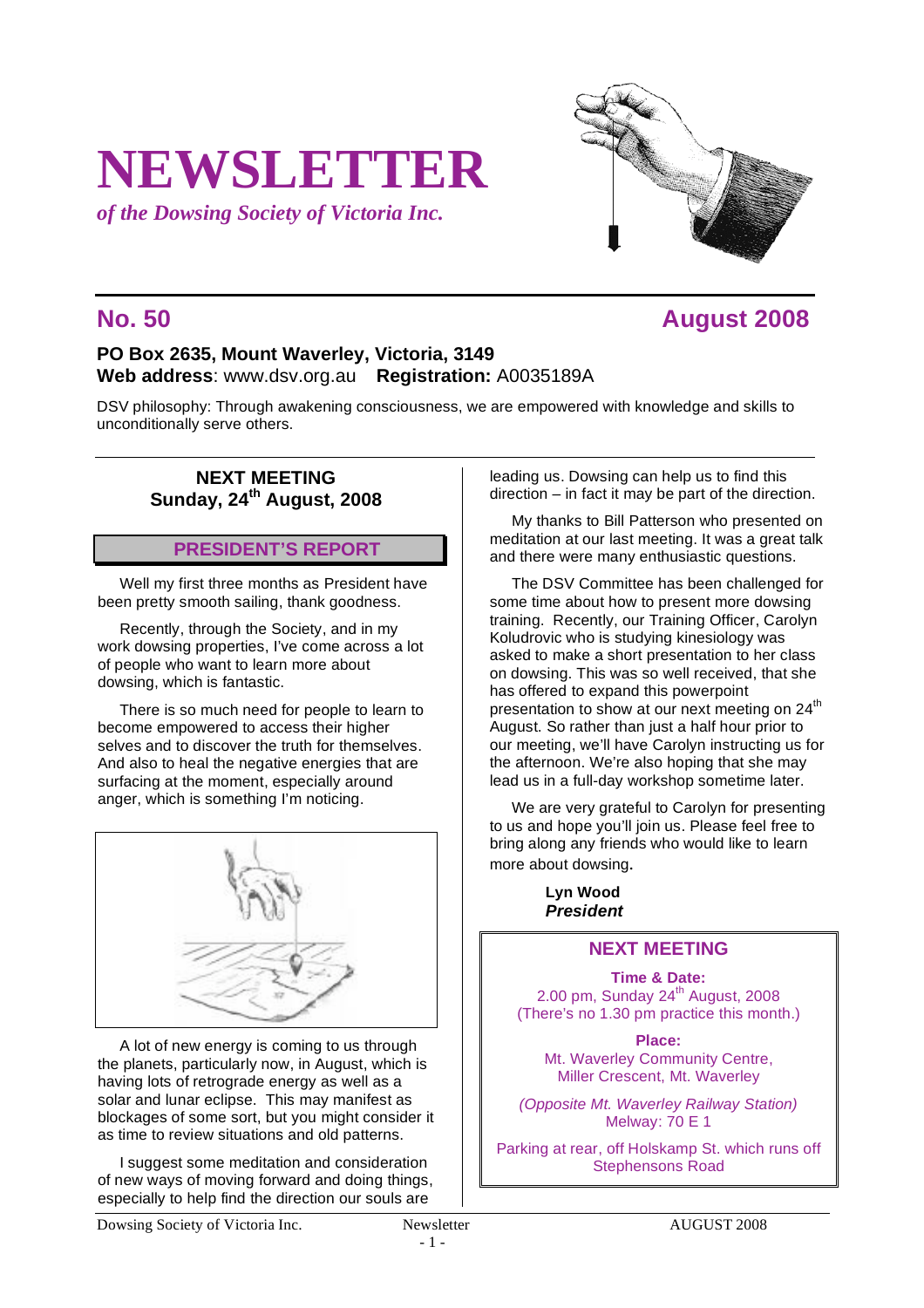# **OUR NEXT MEETING**

We are so pleased that Carolyn Koludrovic, from the DSV Committee, will hold a dowsing training program at our next DSV meeting on 24<sup>th</sup> August, 2008.

As the Society's Training Officer, Carolyn is well placed to teach us more on dowsing.



It's all too easy to think that everyone who arrives at a DSV meeting is a dowsing expert. In fact, as some new members have said recently, they've been quietly pleased this year to discover that there are others at our meetings who are beginner dowsers too.

There's always something new to learn about any subject and dowsing is no exception. So even if you've been dowsing for many years, there's sure to be a new tip or another angle that's quite new to you.

As well as being an enthusiastic dowser, Carolyn is a registered nurse, who as Lyn mentioned in her President's Report, is currently studying kinesiology.

Carolyn's two young dowsing daughters, Brielle and Jayda, are regulars at our meetings and we're all looking forward to the day when they'll be running the Society. Meanwhile they're our valuable assistants.

This will be a great opportunity to upgrade your dowsing skills – whether you're a beginner or not – so do come along as Carolyn takes us through our dowsing paces.

#### **OUR LAST MEETING**

Meditation expert, Bill Patterson, delighted members and guests at our last meeting. He explained the importance of meditation in accessing our energy to connect with the unconscious.

He talked about how neuro science today tells us about the plasticity of the brain. Bill also emphasised the value of meditating to become more peaceful within ourselves to avoid assaults from negative emotions that can lead to possible illness.

Bill led everyone through some meditation exercises and encouraged us all to practice it on a daily basis for long-term benefits.

Bill is a hypnotherapist and psychotherapist. He conducts public meditation classes at the Camberwell Community Centre and facilitates the "More Than Meditation/Pain Meditation" programs for the Lewis Institute in Melbourne.

Email: billpatterson@optusnet.com.au Web: www.mindbodysolutions.com



#### **Reiki-Sekh'm Workshops**

Learn vibrational healing with Reiki-Sekh'm for ongoing benefits with **BERNADETTE SAULENIER** Crystal Heart Reiki-Sekh'm Teacher

> Call (03) 9763 8240 or visit www.crystalheartsanctuary.com

#### **DR EMOTO'S RECENT CEREMONY**

*In July this year, Dr. Masaru Emoto spread the word that he wanted to conduct a "Love and Gratitude to Water" Ceremony at Lake Baikal, in Siberia, Russia, to take place on 3rd August, 2008.*



*Dr. Masaru Emoto*

Dr. Emoto said, 'Our planet Earth is called "Planet of Water". We have not found any other planet in this vast universe, which contains such a great amount of liquid water. It is said that our life was born in the primordial ocean of this planet, and water is a critical element for us to maintain our life form. All life could not exist without water. Our precious and essential resource, however, has been seriously polluted all over the world.

Lake Baikal located in eastern Siberia is the largest and cleanest supply of fresh water on the planet. It has long been admired as the "Sacred Gem" and "Pearl in Siberia". It is said that Lake Baikal is the deepest lake on Earth and holds 20% of the world's freshwater supply, which is more than the amount of water of the Five Great Lakes in the North America combined.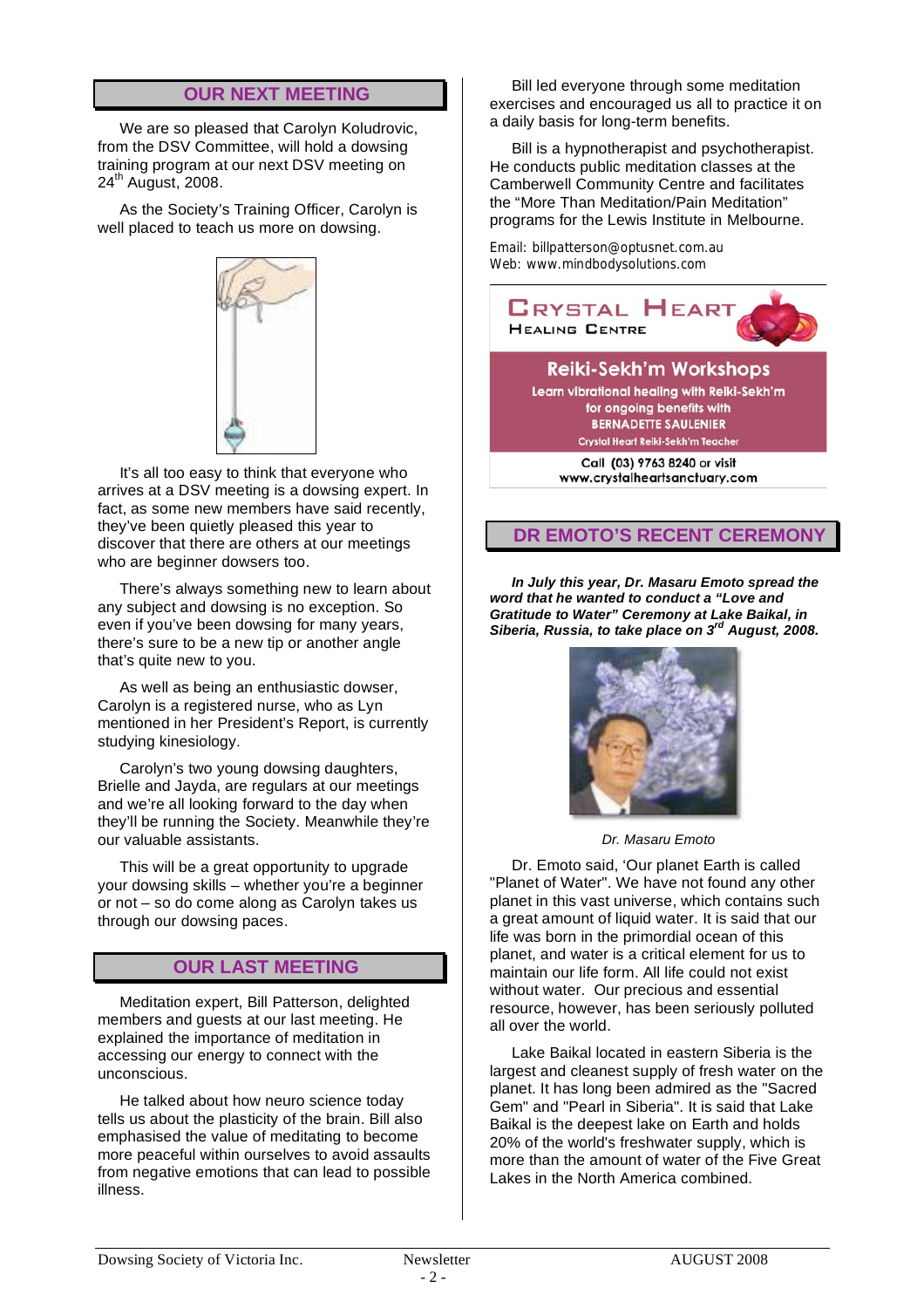It is also said that humanity could survive at least forty years solely on the water of Lake Baikal. Lake Baikal is known as the oldest lake on Earth and was considered to have been created about 25 million years ago. It contains 1500 endemic species, of which more than half cannot be found anywhere else in the world.



*Shaman Rock near Khuzhir.*

In 1996, the United Nations declared Lake Baikal as a World Heritage Site. Recently, I was notified that the water of this precious lake has become polluted. This is why we have decided to hold this year's Ceremony to Send Love and Gratitude to Water at Lake Baikal, so that the people of the world will pay attention to this precious water resource, and not take it for granted.



*Beautiful Lake Baikal*

We have chosen Olkhon Island, the biggest island of Lake Baikal, as the primary site for our ceremony. This island has long been known as a sacred place for Siberian shamans. There is a small cape called Shaman Rock near Khuzhir.'

*Dr Emoto invited people to join in by sending their own sincere prayer of Love and Gratitude to the water of Lake Baikal, and the waters of the world. We hope to publish the findings in our next newsletter. Editor.*

Dr. Emoto is a Japanese a*uthor known for his belief that if human speech or thoughts are directed at water droplets before they are frozen, images of the resulting water crystals will be beautiful or ugly depending upon whether the words or thoughts were positive or negative. He says any negatives can become positive through prayer, music or by attaching* 

*written words to a container of water. He has published a number of books with photographs of water crystals next to essays and "words of intent".*

*Website: http://www.masaru-emoto.net*

#### **A DIVINE WORLD**

*Another contribution in an ongoing series by DSV Member, Mick Moran of Learmouth, Victoria.*

This month I'm writing about something a bit different. I regularly visit a gem shop in Ballarat, which sells all sorts of gems and stones. They also sell books on a whole range of things, such as spirituality, the occult, witch craft and magic, paganism and anything that is a bit out there, out of the norm.

I buy different minerals from them to see if I can pick up any signals with my divining rod. I report back to the shop keeper with anything I may have detected and just generally yarn about anything that happens to crop up.



*Mick Moran*

One day a couple of months back, the owner of the shop asked me if I would like to give a talk on dowsing. I asked her what sort of things she wanted to know and who I would be talking to. She said every month she and her partner and a group of their friends get together at one of the pubs in Ballarat and talk about different things that interest them. She said a number of people had enquired about dowsing, and were interested in finding out a bit more on the subject. That's when she thought of me, and thought she would ask if I was interested in giving a small presentation.

Wellbeing Relief from addictions, allergies, cravings, fear, pain, trauma. Dowsing <sup>C</sup> EFT (Emotional Freedom Techniques) TAT (Tapas Acupressure Technique) Reiki Sekh'm 'atural products Oh! Naturale Australian Skin and Hair Care **Contact Heather Wilks** Email: heather@ohnaturale.com www.ohnaturale.com Tel: (03) 9572 2970 or 1300 55 22 59

I was a bit reluctant at first, as I had never done anything like this before, but after asking a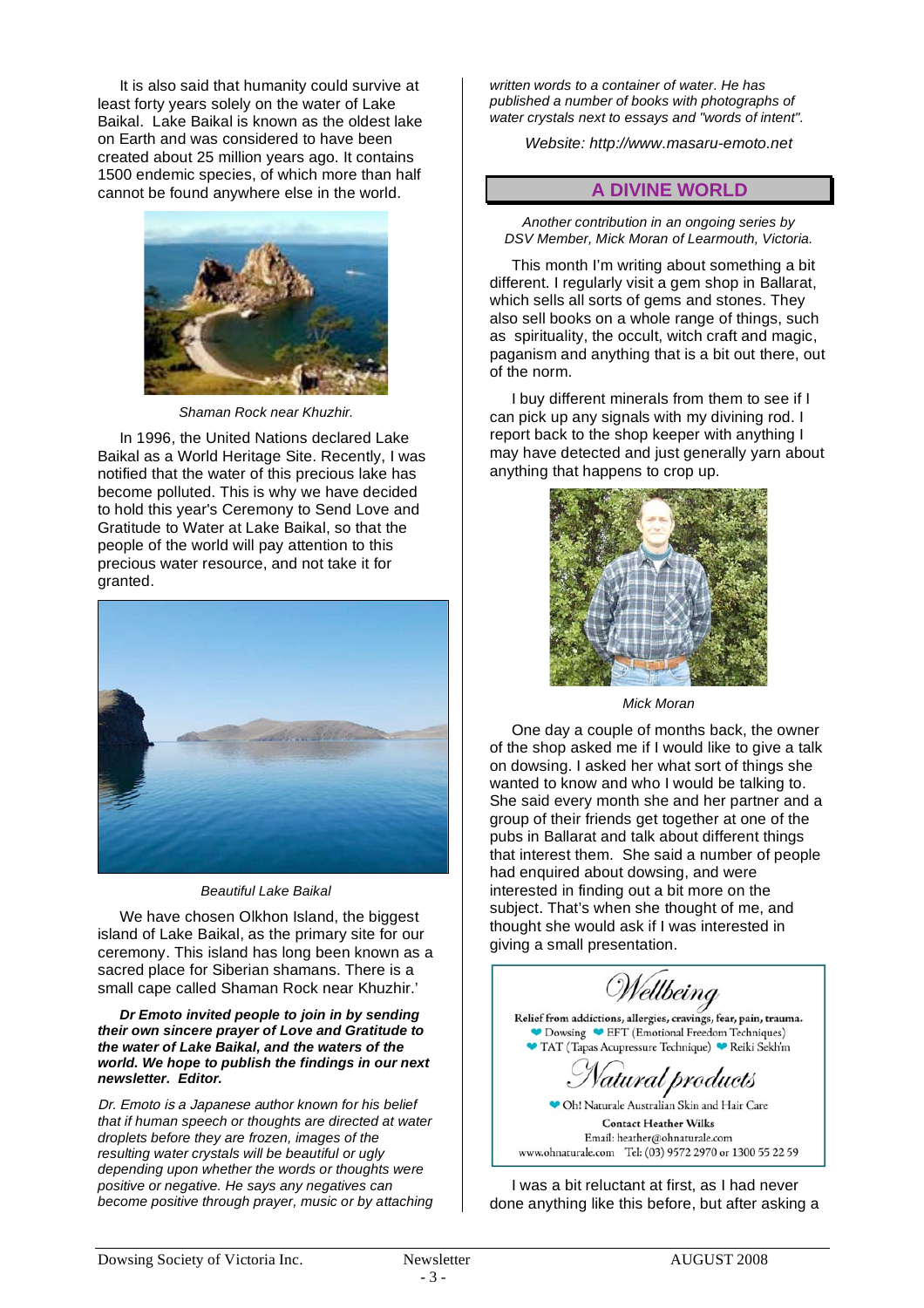bit more about it, I said I would be happy to give it a go. The next meeting was coming up in June, and there was a woman giving a talk on spiritual healing. I thought I would attend the meeting to see what format it followed. The meeting was very informal and I met a number of very interesting people, some I'd spoken to before, but hadn't known their names. I'm afraid the discussion on spiritual healing went a bit over my head, but I found it quite interesting.



I now knew how to prepare for my presentation on dowsing, and what the meetings were all about. The meetings were simply an information session for anyone to find out about something they were interested in, but had little knowledge of. The next meeting was in one month's time, and I was to be the guest speaker. I prepared a paper with a number of topics relating to dowsing, hoping the people attending the meeting would find interesting and informative. One thing that has crossed my mind was how was I going to give an explanation on dowsing, when I'm not too sure how it works myself? So I gave my interpretation on the subject, which I'm sure some would agree with and others might not.

Creative Sound, Music Therapy<br>and Pure Sound Essences **With Mary Ward** 

5 Wattlebird Way Healesville Victoria 3777 Phone: (03) 5962 6973

Email: maryjward@bigpond.com www.healing-bliss.com

The meeting took place on the  $13<sup>th</sup>$  July, and there were 14 present. Of those 14, I think eight seemed to have a real interest in dowsing. Everyone present received a copy of my discussion paper so they could follow what I was saying, and if interested, could study it at a later date. I also had a few copies of my stories that were published in the Dowsing Society of Victoria newsletters for the months of April and June 2008. These were eagerly taken, hopefully to be read later on.

My presentation took about 30 minutes and there were a number of questions raised which fortunately I could answer. I had an interesting discussion with a lady who did quite a lot of pendulum dowsing. If she found my stories as interesting as I found hers, then I'd be happy. She was very interesting to listen to. I was thanked for taking the time to prepare a discussion paper and giving the presentation, which I was told was very good. That's up to others to decide. Anyway I gave it my best shot.

Mick Moran – mmoran@supernerd.com.au



#### **LIVING IN 2008**

#### **You know you're living in 2008 when you**

- 1. Accidentally enter your password on the microwave
- 2. Haven't played solitaire with real cards in years.
- 3. Have a list of 15 phone numbers to reach your family of three.
- 4. E-mail the person who works at the desk next to you.
- 5. Lose touch with friends and family because they don't have e-mail addresses.
- 6. Pull up in your own driveway and use your mobile phone to see if anyone is home to help you carry in the groceries.
- 7. See a web site address at the bottom of each advertisement on television.
- 8. Leave the house without your mobile phone and panic, despite the fact you didn't have one during the first 20 or 30 (or 60 or 80) years of your life.
- 10. Get up in the morning and go on line before making your tea or coffee.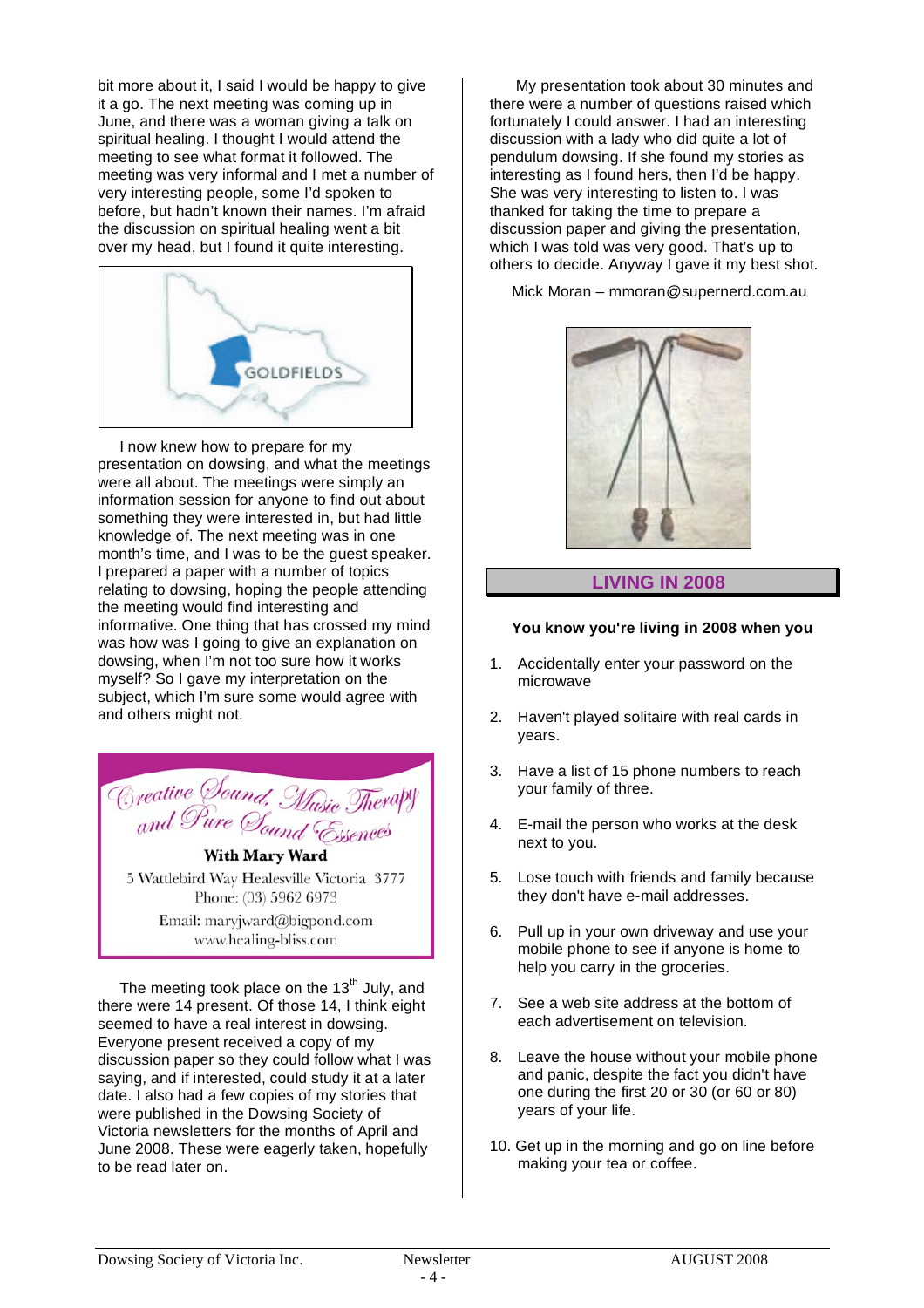#### **HEALING STONES**

#### *By Chris Witcombe http://witcombe.sbc.edu/earthmysteries/EMHealing.html*

Over the centuries, much folklore has attached itself to megalithic sites in Britain. There is considerable evidence indicating that a stone cult existed in the prehistoric past which Christianity was only partially successful in suppressing. The very necessity of the numerous edicts issued by the church Councils in 5th, 6th, and 8th centuries C.E. against all pagan cults connected with springs and wells, trees, and stones (which no doubt included megalithic standing stones) is indicative of their persistence



Ph: 61 3 5977 1222 Fax: 61 3 5977 1333 Mob: 0412 038 193 www.aethericconnections.com.au

It is clear, however, that standing stones continued to be venerated throughout the medieval period and even later. In 1410, according to the Hereford Cathedral Registers, the Bishop of Hereford issued a proclamation forbidding the worship of the stone and well at Turnastone in Herefordshire. It would appear that one of the most popular reasons for venerating standing stones was the belief in their ability to cure illnesses and other ailments. Anglo-Saxon laws were sometimes directed specifically against people who sought cures at stones.

It has been suggested that the association of these stones with healing may have come about through the confusion of "heal" and "heel", with both words possibly a corruption of the name Helios, the Greek name for "sun" and the sun god. That numerous megalithic sites, standing stones, and stone circles have astronomical associations has been convincingly demonstrated. The so-called "Heel Stone" at Stonehenge should properly be called the Helios Stone, or sun-stone, over which the sun rose at the summer solstice.

Healing properties were especially associated with stones with holes in them. The most famous example is Men-an-Tol, also known as the Crick Stone, near Madron in Cornwall. According to an 18th-century source, sufferers from pains in the back and limbs were cured after crawling through the hole. Also, children suffering from rickets (a disease of

infancy and childhood characterised by defective bone growth caused by a lack of vitamin D in the body) or a 'crick in the neck' would be cured after being passed three or nine times through the hole, usually against the sun (widdershins). For the cure to work, it was important that boys were passed from a woman to a man, and girls from a man to a woman.



*The Mên-an-Tol monument consists of four stones: one fallen, two uprights, and between these a circular one, 1.3m (4ft 6in) in diameter, pierced by a hole that occupies about half its size. An old plan of Mên-an-Tol (the name means stone with a hole in Cornish) shows that originally the three main stones stood in a triangle, which makes certain astroarchaeological claims for it difficult to support. They could be the remains of a Neolithic tomb, because holed stones have served as entrances to burial chambers. Its age in uncertain but it is usually assigned to the Bronze Age, 3000-4000 years ago.*

A similar practice was performed at the **Tolvan Stone**, also in Cornwall. Here the ceremony involved passing the child nine times through the hole alternately from one side to the other. The 19th-century engraving illustration shows a woman about to pass a baby through the hole to a person on the other side. It was essential to the cure that the child should emerge on the ninth passing through the hole on the side of the stone where there was a little grassy mound on which the child should be set to sleep with a sixpence under his or her head.



*The Tolvan Stone, Constantine, Cornwall (engr, 1870*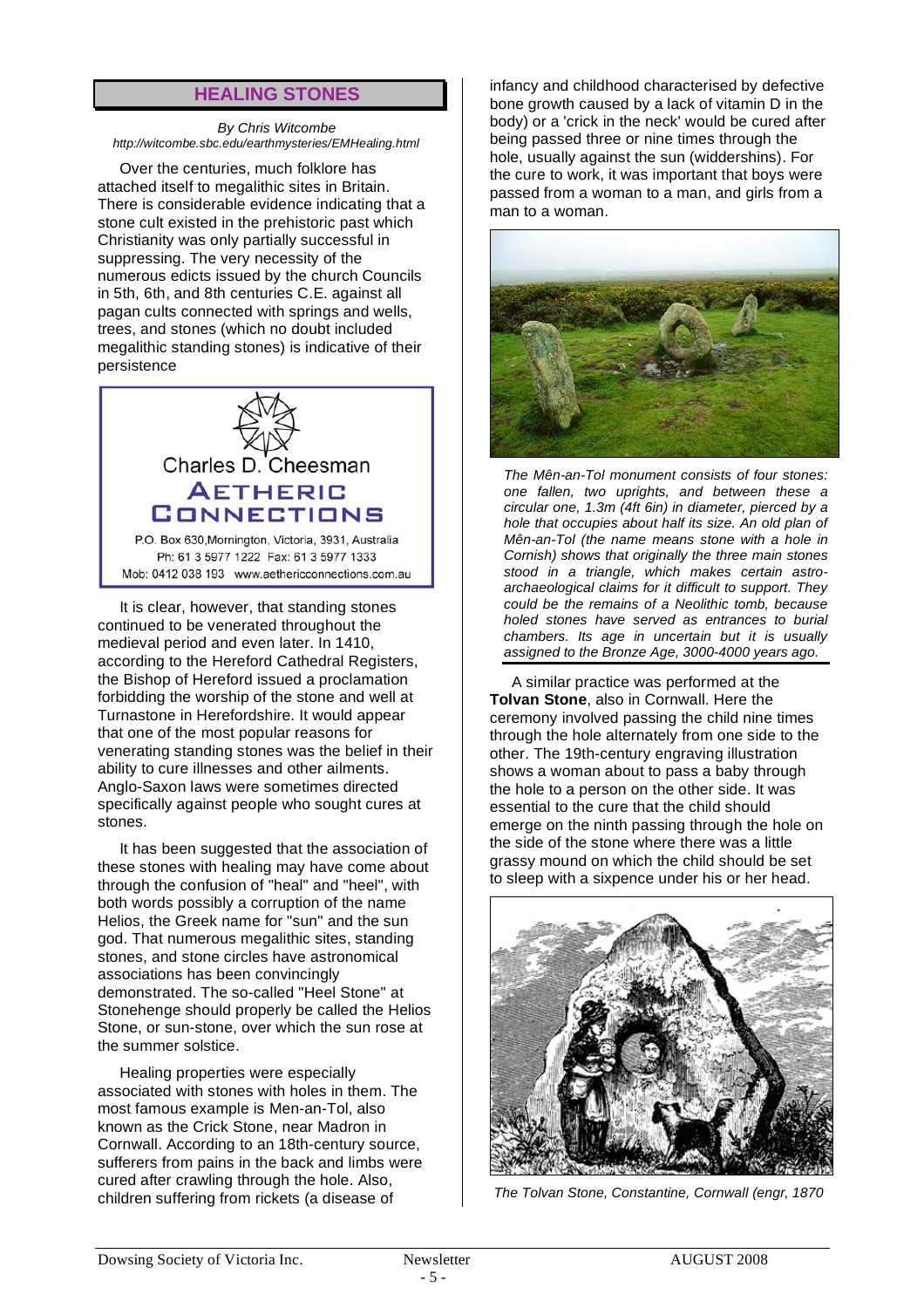Folklore has attributed similar healing properties to the **Long Stone** in the Parish of Minchinhampton in Gloucestershire. Known locally as the "holey stone", this slab of oolitic limestone stands nearly 8 feet high with a thickness of about 18 inches. Believed to be the last surviving fragment of a long barrow chamber, the stone has two holes in it. Mothers would pass their children through the larger one to cure them of whooping cough or rickets. Folklore also tells that the Long Stone runs around the field it is in when it hears the town clock in nearby Minchinhampton strike midnight.



*The Long Stone, Parish of Minchinhampton, Gloucestershire (and at right a drawing from 1913)*

#### **WHAT** *DOES* **INTENTION MEAN?**

*From The Editor*

*As the word Intention is used so readily these days, particularly in reference to dowsing and healing, it seems a good idea to explore it a little. What does it actually mean? (Apparently the word dates from the 14th century.)*

*According to Dr. Wayne W. Dyer<sup>1</sup> ,* intention is a force in the universe that allows the act of creation to take place. In his book "The Power of Intention" he explores intention—not as something you do—but as an energy you're a part of. He says we're all intended here through the invisible power of intention. His book looks at intention as a field of energy that you can access to begin co-creating your life with the power of intention.

*Merriam Webster<sup>2</sup> , offers this information.* Intention, intent, purpose, design, aim, end, object, objective, goal mean what one intends to accomplish or attain. Intention implies little more than what one has in mind to do or bring about <announced his *intention* to marry>. Intent suggests clearer formulation or greater deliberateness <the clear *intent* of the statute>. Purpose suggests a more settled determination <being successful was her *purpose* in life>. Design implies a more carefully calculated plan <the order of events came by accident, not *design*>. Aim adds to these implications of effort directed toward attaining or accomplishing <her *aim* was to raise film to an art form>.

End stresses the intended effect of action often in distinction or contrast to the action or means as such <willing to use any means to achieve his *end*>. Object may equal end but more often applies to a more individually determined wish or need <his constant *object* was the achievement of pleasure>. Objective implies something tangible and immediately attainable <their *objective* is to seize the oil fields>. Goal suggests something attained only by prolonged effort and hardship <worked years to reach his/her *goals>.*

*The Oxford Dictionary<sup>3</sup> offers the following:* Intention • **noun 1** an aim or plan. **2** the action or fact of intending. **3** (**one's intentions**) a man's plans in respect to marriage. I**ntent** • **noun** intention or purpose. • **adjective 1** (**intent on/upon**) determined to do. **2** (**intent on/upon**) attentively occupied with. **3** showing earnest and eager attention.— PHRASES **to all intents and purposes** in all important respects. **with intent** Law with the intention of committing a crime. DERIVATIVES **intently** adverb **intentness** noun.— ORIGIN Old French *entent*, *entente*, from Latin *intendere* 'intend'.



*Wikopaedia<sup>4</sup> has this to say*: In the philosophy of mind, intentionality is the property of being "about" something else, or to have some subject matter, in a certain way. Many states of mind, such as *thinking about the pyramids,* are characteristically *about* things (in this case the pyramids). Other things, such as words and paintings, can also have kinds of intentionality. Rocks and tables, in general, do not have intentional states.

An agent's **intention** in performing an action is his or her specific purpose in doing so, the *end* or *goal* that is aimed at, or **intended** to accomplish. Whether an action is *successful* or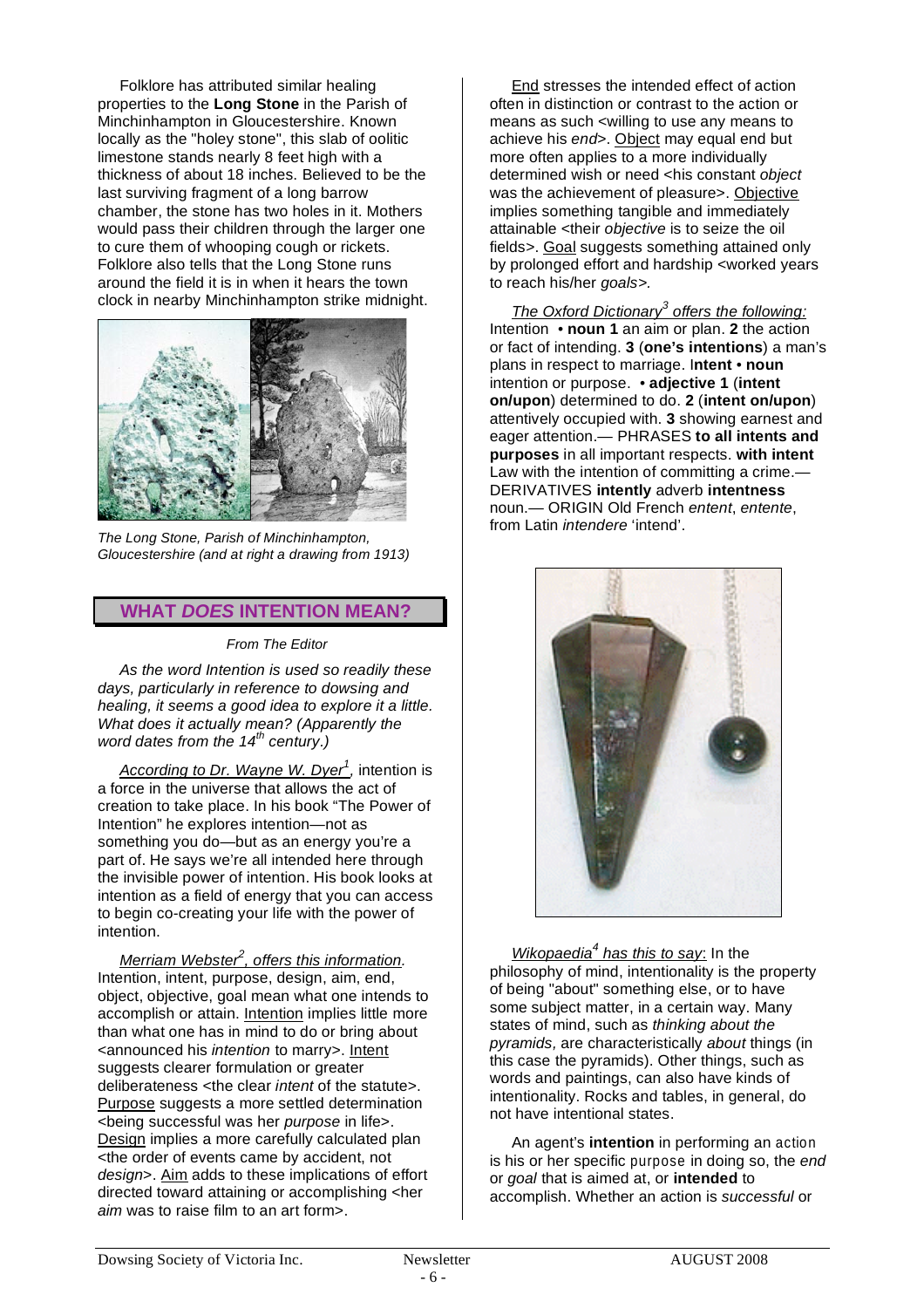unsuccessful depends at least on whether the intended result was brought about. Other consequences of someone's acting are called *unintentional*. Intentional behavior can also be just thoughtful and deliberate goal-directedness.

#### *However, I think that Lyn Wood<sup>5</sup> explains it best, in practical terms we can all relate to.*

"To me intent means that before you start dowsing or healing, you set up in your mind what you intend to do, or your purpose. I always make sure I'm balanced, hydrated, and have asked for guardian angels, spirit guides, devas and whoever else might be able to help me. I then set the intent that I will find any energies that may be damaging to the occupants of the property and then heal it.



When doing a Reiki healing, I set the intent that clients will take what they need – that's safe and appropriate - from the symbols I set up, for healing of whatever issue they have, or to relax them and help make their body as healthy as possible.

It all depends on the situation you're working in, and what the client needs.

Others work differently. They might walk around with witnesses in their pocket or hands, holding rods and when their rods cross know that they've found the mineral they were holding as a witness.



I set out asking to find something. I ask for "the edge of a stream of damaging underground water" or "Hartmann grids" or "negative energy lines" etc. My rods cross when I come to what I'm asking for. The same when using a pendulum. I'll ask a question which has a yes or no response and the pendulum will swing in a clockwise motion for a yes, and an anticlockwise motion for a no. I would set my intent that I will find geopathic stress.

When Raymon Grace<sup>6</sup> scrambles energies

he first sets the intent that he will remove the negative energies from the water or whatever he is scrambling and/or healing.

I guess it's a way of directing the mind, and keeping it clear of other influences, of manifesting the desired outcome."

*<sup>1</sup> Wayne W. Dyer, Ph.D., is an internationally renowned author and speaker in the field of selfdevelopment. http://www.drwaynedyer.com*

*<sup>2</sup> Merriam-Webster is America's foremost publisher of language-related reference works. http://www.merriam-webster.com*

*3 The Compact Oxford English Dictionary (online) http://www.askoxford.com*

*<sup>4</sup> Wikopaedia, The Free Encyclopedia (online) http://en.wikipedia.org/wiki/Intention*

*<sup>5</sup> Lyn Wood, DSV President, dowser and healer lynwood@optusnet.com.au*

*6 Raymon Grace, empowerer, dowser and healer www.RaymonGrace.com*

# **NEWSLETTERS BY EMAIL**

Many members have commented on the speed of delivery – plus the advantage of having colour photographs in emailed DSV newsletters.



To make the change, please send an email with your postal address, your name and email details to heather@ohnaturale.com

#### **ADVERTISING SPACE AVAILABLE**

There's still time for you to arrange to advertise in the remaining 2008/09 issues of the DSV Newsletter.

The cost is just \$40.00 for five business-card sized advertisements in issues for October and November 2008 plus February and April 2009.

That's truly great value, at \$10.00 per issue, to promote yourself and to help the DSV. Book now. Call Heather Wilks on (03) 9572 2970 or send an email: heather@ohnaturale.com

*Acceptance at the discretion of the DSV Committee.*